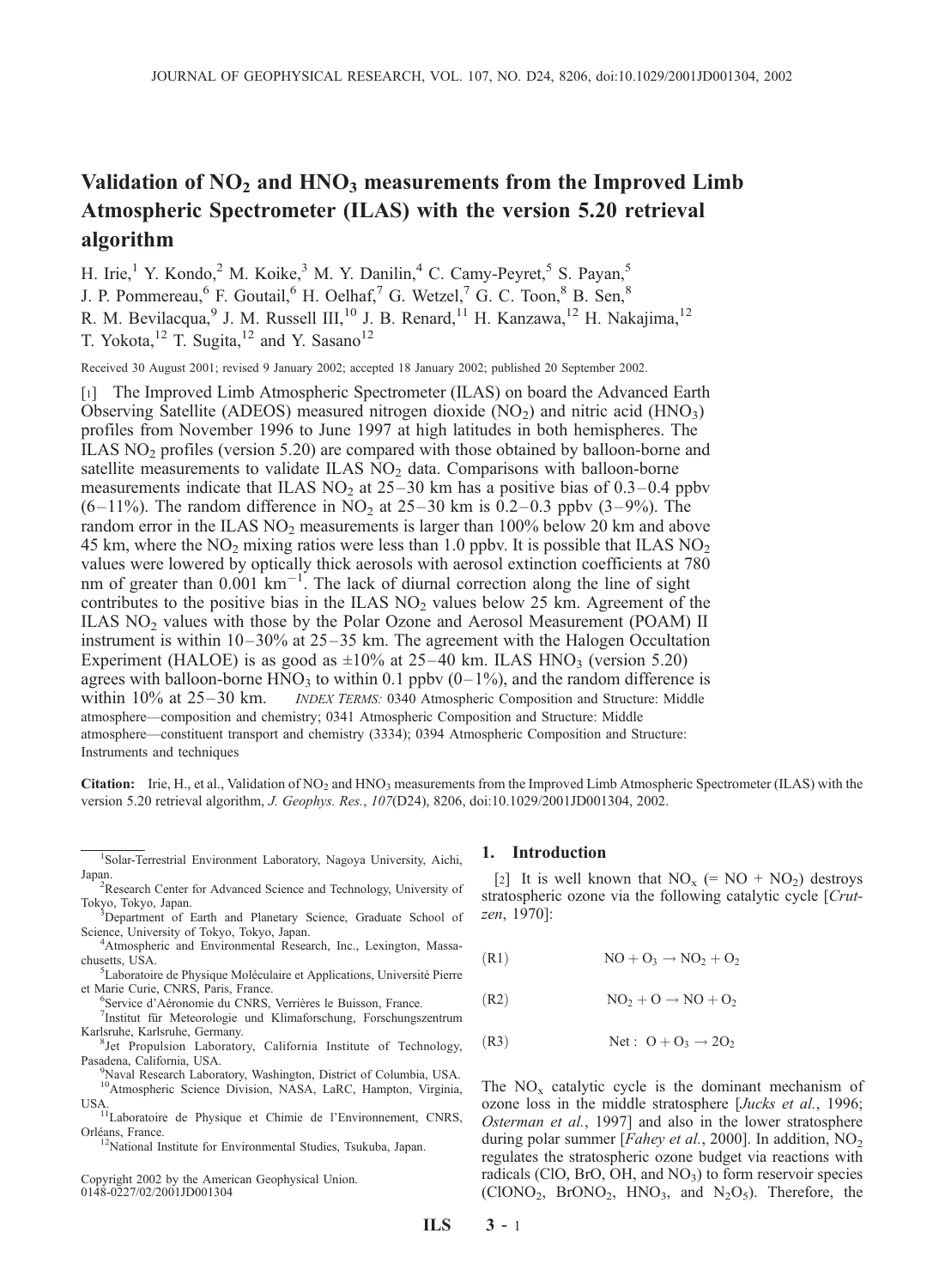| Experiment  | Date     | Location at 20 km                   | SZA                 | Distance. <sup>a</sup> km | Time Difference. <sup>a</sup> hours |
|-------------|----------|-------------------------------------|---------------------|---------------------------|-------------------------------------|
| <b>LPMA</b> | Feb. 26  | $66.9^{\circ}$ N, $20.5^{\circ}$ E  | $\sim 90^{\circ}$   | 570                       | 0.6                                 |
| SAOZ        | Feb. 24  | 67.4°N, 19.2°E                      | $\sim 90^\circ$     | 1010                      | 1.8                                 |
| SAOZ        | March 20 | $66.9^{\circ}$ N. 17.6 $^{\circ}$ E | $\sim 90^{\circ}$   | 620                       | 0.9                                 |
| MIPAS-B2    | March 24 | $69.6^{\circ}$ N. 30.1 $^{\circ}$ E | $\sim 105^\circ$    | 200                       | 3.6                                 |
| MkIV        | Mav 8    | $68.6^{\circ}$ N, 146.3°W           | $\sim 90^{\circ b}$ | 760                       | 6.4                                 |

Table 1. List of Balloon Experiments

a Values between the ILAS and balloon-borne measurement locations.

<sup>b</sup>MkIV measurement was made in the morning, whereas the ILAS measurement was made in the evening.

observation of  $NO<sub>2</sub>$  in the stratosphere is important in studies regarding ozone depletion.

[3] The Improved Limb Atmospheric Spectrometer (ILAS) on board the Advanced Earth Observing Satellite (ADEOS) is a solar occultation sensor. ILAS measured concentrations of atmospheric constituents including  $NO<sub>2</sub>$ in the stratosphere at high latitudes in the Northern Hemisphere (NH) and Southern Hemisphere (SH) from November 1996 through June 1997. A balloon-borne measurement campaign for the validation of ILAS data was conducted at Kiruna, Sweden ( $68^{\circ}$ N,  $21^{\circ}$ E) in February and March 1997, and Fairbanks, Alaska  $(65^{\circ}N, 148^{\circ}W)$  in May 1997 [Kanzawa et al., 1997]. Vertical profiles of  $NO<sub>2</sub>$  were obtained during this campaign.

[4] In the present paper,  $NO<sub>2</sub>$  profiles obtained by ILAS are compared with those obtained by several balloonborne and satellite measurements, and the quality of ILAS NO2 retrieved using the version 5.20 algorithm is described. Because of diurnal variations in  $NO<sub>2</sub>$  concentration, the comparisons are made under similar instantaneous sunlight conditions. To minimize the effect of the differences in the measurement locations, the comparisons of  $NO<sub>2</sub>$  for winter and early spring are made only when the ILAS and correlative measurements were made at similar potential vorticity (PV) values. To make consistent evaluations of ILAS reactive nitrogen measurements, similarly to  $NO_2$ , the quality of version 5.20 ILAS  $HNO_3$ measurements is briefly reported in the appendix, while Koike et al. [2000] have already reported the quality of version  $3.10$  ILAS HNO<sub>3</sub> data.

#### 2. ILAS

[5] The ADEOS satellite carrying ILAS was launched into a 98.6°-inclination Sun-synchronous polar orbit, resulting in 14 ILAS measurements in each hemisphere per day. Routine ILAS measurements at sunset (SS) were performed from November 1996 to June 1997 in NH, and from November 1996 to March 1997 in SH, and at sunrise (SR) from April to June 1997 in SH [Sasano et al., 1999a], with some measurements in September and October 1996. The latitudes of  $57^{\circ} - 72^{\circ}$ N and  $64^{\circ} - 89^{\circ}$ S were covered during these periods. The solar zenith angle (SZA) of the measurements was  $90.2 \pm 0.2^{\circ}$  at  $20-50$ km. The horizontal width of the ILAS sampling volume is calculated to be 13 km from its field of view. Air densityweighted absorption of solar radiation occurred over an effective path length of about 220 km. Vertical resolutions estimated from the instantaneous field of view are 1.9, 2.5, 3.0, and 3.5 km at altitudes of 15, 25, 35, and 55 km, respectively [Yokota et al., 2002]. The  $NO<sub>2</sub>$  mixing ratio was retrieved up to 50 km every 1 km using an onionpeeling method [*Yokota et al.*, 2002].  $NO<sub>2</sub>$  absorption at wavelengths between 6.2 and 6.3  $\mu$ m was measured by ILAS.

[6] The sum of the systematic and random errors in retrieving  $NO<sub>2</sub>$  mixing ratios with the version 5.20 algorithm was estimated primarily from the errors in the spectral fitting and atmospheric temperature. The percentage value is about 20% at 30 km and becomes progressively larger at higher and lower altitudes [*Yokota et al.*, 2002]. Multiplying by the average of all  $NO<sub>2</sub>$  profiles measured by ILAS, the absolute values of the errors at  $15-30$  km and  $30-50$  km are calculated to be  $0.5-1.5$  and  $1.5-2.5$  ppby, respectively. The systematic error of ILAS  $NO<sub>2</sub>$  data will be estimated from the comparisons with balloon-borne measurements in the present study.

# 3. Comparisons With Balloon-Borne **Measurements**

# 3.1. Approach

[7] The balloon-borne measurements used in this study are summarized in Table 1. The ILAS  $NO<sub>2</sub>$  measurements are compared with 4 balloon-borne measurements in 1997  $(5 \text{ NO}_2 \text{ profiles})$ : (1) the Limb Profile Monitor of the Atmosphere (LPMA) measurement performed on 26 February, (2) the balloon-borne Système d'Analyze d'Observations Zénithales (SAOZ) measurements performed on 24 February and 20 March, (3) the Michelson Interferometer for Passive Atmospheric Sounding-Balloon-borne version 2 (MIPAS-B2) measurement performed on 24 March, and (4) the MkIV measurement performed on 8 May. These measurements in the validation campaign acquired  $NO<sub>2</sub>$ profiles on the same UT days as the ILAS measurements and at locations within  $\sim$ 1000 km distance of ILAS measurement points. A coincidence criterion in PV was taken as within  $\pm 10\%$  of the PV at the ILAS measurements. Applying this PV criterion to the measurement points for each altitude, the altitude levels at which the difference in PV for the balloon and ILAS measurements

Table 2. Performance of the Balloon-Borne Measurements at 25 km

| Experiment | Vertical<br>Resolution, <sup>a</sup> km | Precision, <sup>b</sup><br>$\frac{0}{0}$ | Accuracy, <sup>b</sup><br>$\frac{0}{0}$ |
|------------|-----------------------------------------|------------------------------------------|-----------------------------------------|
| LPMA       | 1.5                                     | 10                                       |                                         |
| SAOZ       | 1.2                                     |                                          | 13                                      |
| MIPAS-B2   | 1.2                                     |                                          |                                         |
| MkIV       | 1.5                                     |                                          |                                         |

a Estimated from the instantaneous field of view.

 $b$ One- $\sigma$  values of the volume mixing ratios.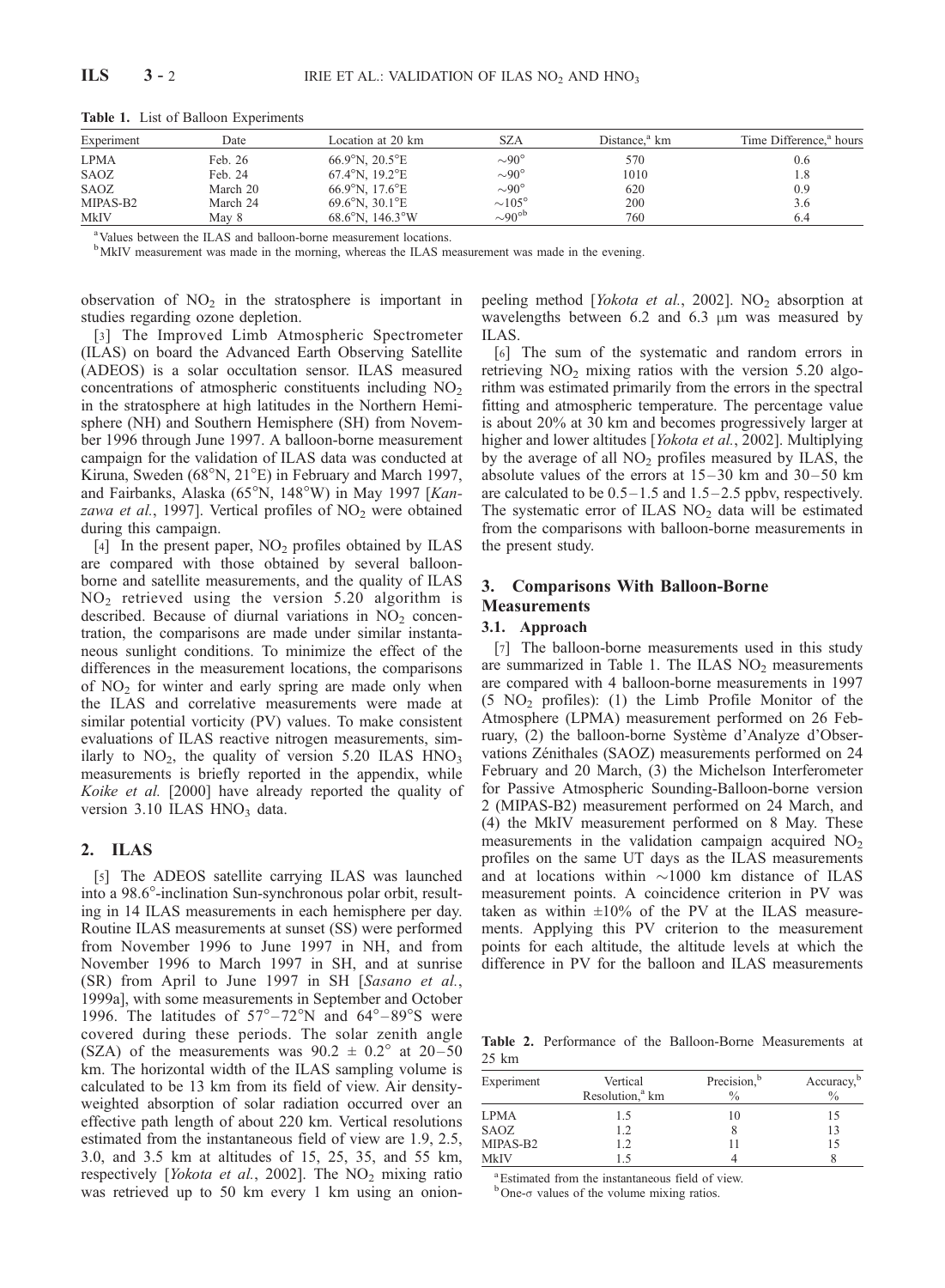

Figure 1. Comparison of ILAS with LPMA  $NO<sub>2</sub>$ measurements on 26 February 1997. Left panel: Thick line indicates the ILAS  $NO<sub>2</sub>$  profile. Dashed lines indicate the error of the ILAS  $NO<sub>2</sub>$  measurements. The balloon-borne NO2 profile at SS is shown by the line with solid symbols. Associated bars indicate the error of the balloon-borne measurements. Right panel: Profile of the ILAS aerosol extinction coefficient at 780 nm.

was larger than 10% were rejected. Since the PV differences between equatorward and poleward edges of the Arctic vortex boundary region were usually about 20– 30% in NH during the winter considered here [e.g., Koike et al., 2000], this criterion is narrow enough to exclude the comparison of air masses having different characteristics, such as between air masses inside and outside the vortex. To make comparisons under the same SZA conditions with distinction of SS and SR as the ILAS measurements, MIPAS-B2 and MkIV profiles were diurnally corrected by a model calculation as described in sections 3.2.3 and 3.2.4, respectively.

[8] Heterogeneous reactions on the surface of polar stratospheric cloud (PSC) particles convert  $NO<sub>2</sub>$  to  $HNO<sub>3</sub>$ , lowering the  $NO<sub>2</sub>$  concentration. Air masses sampled by balloon-borne instruments and ILAS were sometimes colder than the nitric acid trihydrate condensation temperature  $(T<sub>NAT</sub>)$ . The effect of heterogeneous reactions has been assessed by the period when these air masses were cooled to below  $T<sub>NAT</sub>$ . Using the European Centre for Medium-Range Weather Forecasts (ECMWF) wind and temperature fields, 10-day isentropic back trajectories of air masses at ILAS and balloon-borne measurement points were calculated.  $T<sub>NAT</sub>$  was calculated following the method described by Hanson and Mauersberger [1988].

[9] For all comparisons except for SAOZ on 24 February, the balloon-borne and ILAS air masses experienced temperatures below  $T_{\text{NAT}}$  for periods as short as 0–1 day. Air masses sampled by ILAS at 16–24 km and SAOZ at 15– 23 km on 24 February experienced temperatures below  $T<sub>NAT</sub>$  for 43 hours over 10 days, suggesting similar reductions in  $NO<sub>2</sub>$  concentrations by heterogeneous reactions on PSCs for ILAS and SAOZ measurements. Therefore, the present study does not make any corrections for heterogeneous reactions on PSCs.

[10] The ILAS  $NO<sub>2</sub>$  mixing ratios used for the comparison were linearly interpolated to the potential temperature levels corresponding to altitudes at which balloon-borne measurements were made. The United Kingdom Meteorological Office (UKMO) pressure and temperature were used for this calculation.

# 3.2.  $NO<sub>2</sub>$  Profiling by Balloon-Borne Measurements 3.2.1. LPMA

[11] The LPMA instrument developed at Laboratoire de Physique Moléculaire et Applications is a Fourier transform infrared (FTIR) spectrometer that measures the vertical profiles of various species from solar occultation spectra [Camy-Peyret, 1995]. The LPMA NO<sub>2</sub> vertical profile measurement was performed on 26 February 1997 near Kiruna, Sweden, during SS (SZA  $\sim$ 90°). The 170 spectra recorded during the flight showed sufficient absorption by NO2 molecules for the precise retrieval in the appropriate microwindow around  $3.4 \mu m$  (2915 cm<sup>-1</sup>). A global fit algorithm associated with an efficient minimization algorithm of the Levenberg-Marquardt type allows the retrieval of vertical profiles of  $NO<sub>2</sub>$  from the occultation spectra [Payan et al., 1998].

#### 3.2.2. SAOZ

[12] The SAOZ sonde is a UV-visible diode array spectrometer derived from the ground-based SAOZ designed for the monitoring of ozone and  $NO<sub>2</sub>$  total columns [Pommereau and Goutail, 1988]. SAOZ  $NO<sub>2</sub>$  vertical profile measurements were performed on 24 February and 20 March 1997 from Kiruna, Sweden, during SS (SZA  $\sim$ 90°). NO<sub>2</sub> was measured by differential spectroscopy over a large spectral range of  $410-530$  nm using the absorption cross sections at 220 K of Vandaele et al.



Figure 2. Same as Figure 1, but for the comparison with the SAOZ  $NO<sub>2</sub>$  measurements on 24 February 1997.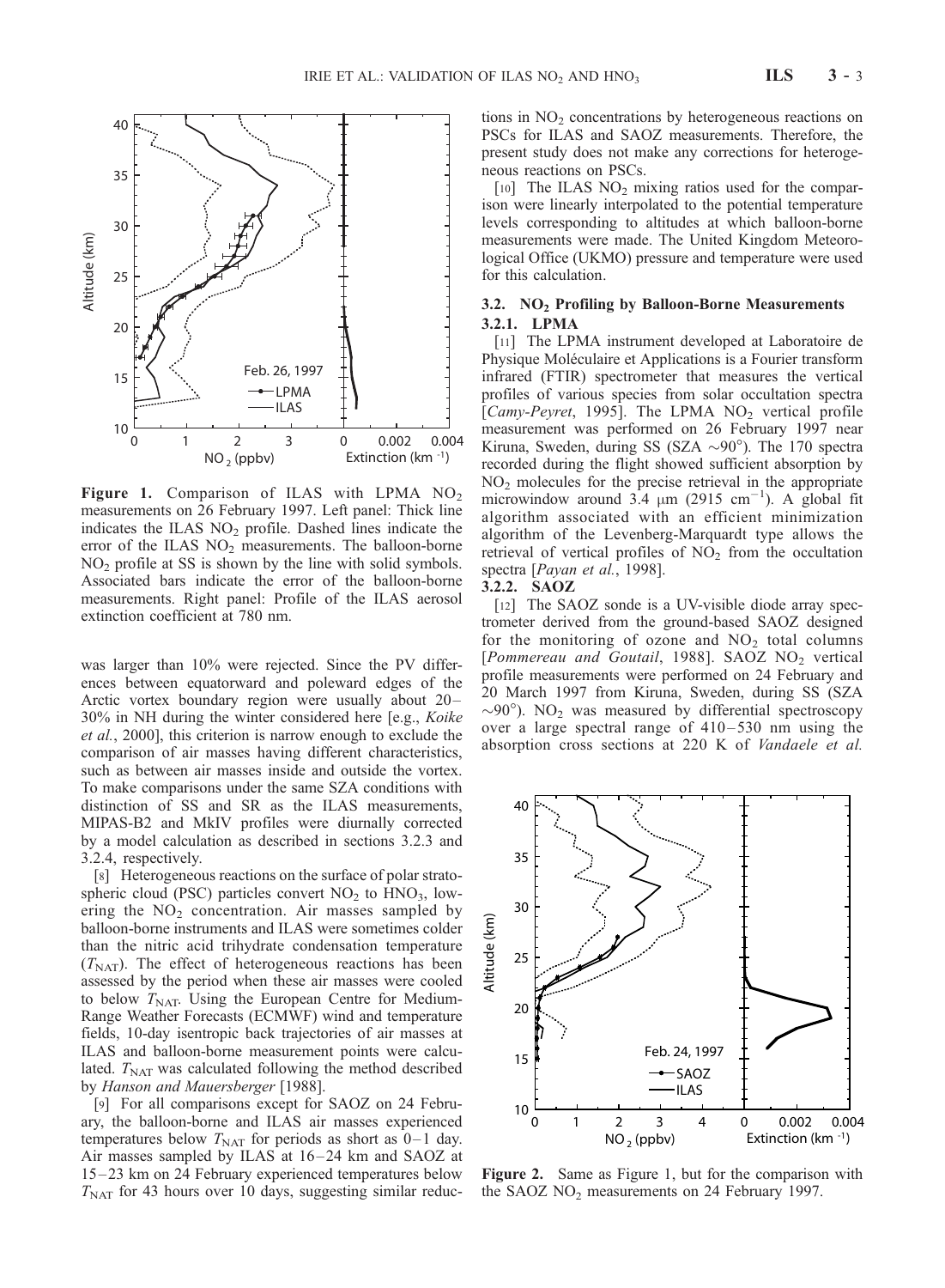

Figure 3. Same as Figure 1, but for the comparison with the SAOZ  $NO<sub>2</sub>$  measurements on 20 March 1997.

[1998]. Concentration profiles were retrieved by a linear tangent ray inversion technique (onion peeling). 3.2.3. MIPAS-B2

[13] The MIPAS-B2 instrument is a cryogenic FTIR spectrometer that measures atmospheric thermal emissions from the limb [Oelhaf et al., 1996; Friedl-Vallon et al., 1999]. The MIPAS-B2  $NO<sub>2</sub>$  vertical profile measurement was performed on 24 March 1997 near Kiruna, Sweden, during the nighttime (SZA  $\sim$ 105 $^{\circ}$  at 20 km). NO<sub>2</sub> was measured using the  $v_3$  band between 6.2 and 6.3  $\mu$ m (1585)



012345  $10\frac{L}{0}$ ILAS (sunset)  $NO<sub>2</sub>$  (ppbv) 0 0.002 0.004 Extinction (km -1)

Figure 4. Same as Figure 1, but for the comparison with the MIPAS-B2  $NO<sub>2</sub>$  measurements on 24 March 1997. The original balloon-borne NO<sub>2</sub> profile (SZA  $\sim$ 105°) is shown by the line with open symbols for reference.

and 1615 cm<sup>-1</sup>). The vertical profile of  $NO_2$  mixing ratios was retrieved by an onion-peeling technique and a multiparameter nonlinear least squares fitting procedure [*Wetzel et al., 2002*].

[14] The 3-dimensional Karlsruhe Simulation Model of the Middle Atmosphere (KASIMA) [Ruhnke et al., 1999] was used to convert the nighttime  $NO<sub>2</sub>$  values to those at SS at the ILAS measurement point, by multiplying the MIPAS  $NO<sub>2</sub>$  values with the ratio of the model  $NO<sub>2</sub>$  values for the time and location of ILAS and MIPAS-B2 measurements. The model uses the 6-hourly analyses of the ECMWF wind and temperature data that are dynamically interpolated in space and time to the model environment up to a pressure level of 10 hPa [Reddmann et al., 2001]. The model was initialized on 10 December 1996 using data from a 2 dimentional model (for details, see Wetzel et al. [2002]). The chemistry module consists of 58 chemical species and families, which are involved in 101 gas-phase reactions, 39 photodissociation reactions, and 10 heterogeneous reactions taking place on the surface of polar stratospheric clouds and liquid sulfuric acid aerosols. The rate constants of the gas phase reactions and the surface reaction probabilities are taken from the compilation of DeMore et al. [1997] with the update of Sander et al. [2000].

# 3.2.4. MkIV

[15] The MkIV instrument, which is a solar occultation FTIR spectrometer, measures the concentrations of various chemical species simultaneously [Toon, 1991; Sen et al., 1998]. The MkIV  $NO<sub>2</sub>$  vertical profile measurement was performed on 8 May 1997 from Fairbanks, Alaska, during SR (SZA  $\sim$ 90 $^{\circ}$ ), where the ILAS measurement in NH was made during SS.  $NO<sub>2</sub>$  was measured using the wavelengths of  $6.1 - 6.3$  and  $3.4 - 3.5$  µm. From a series of spectra measured at different tangent altitudes, the vertical profiles of chemical species were retrieved.



Figure 5. Same as Figure 1, but for the comparison with the MkIV  $NO<sub>2</sub>$  measurements on 8 May 1997. The original balloon-borne NO<sub>2</sub> profile (SZA  $\sim$ 90<sup> $\dot{\circ}$ </sup> in the morning) is shown by the line with open symbols for reference.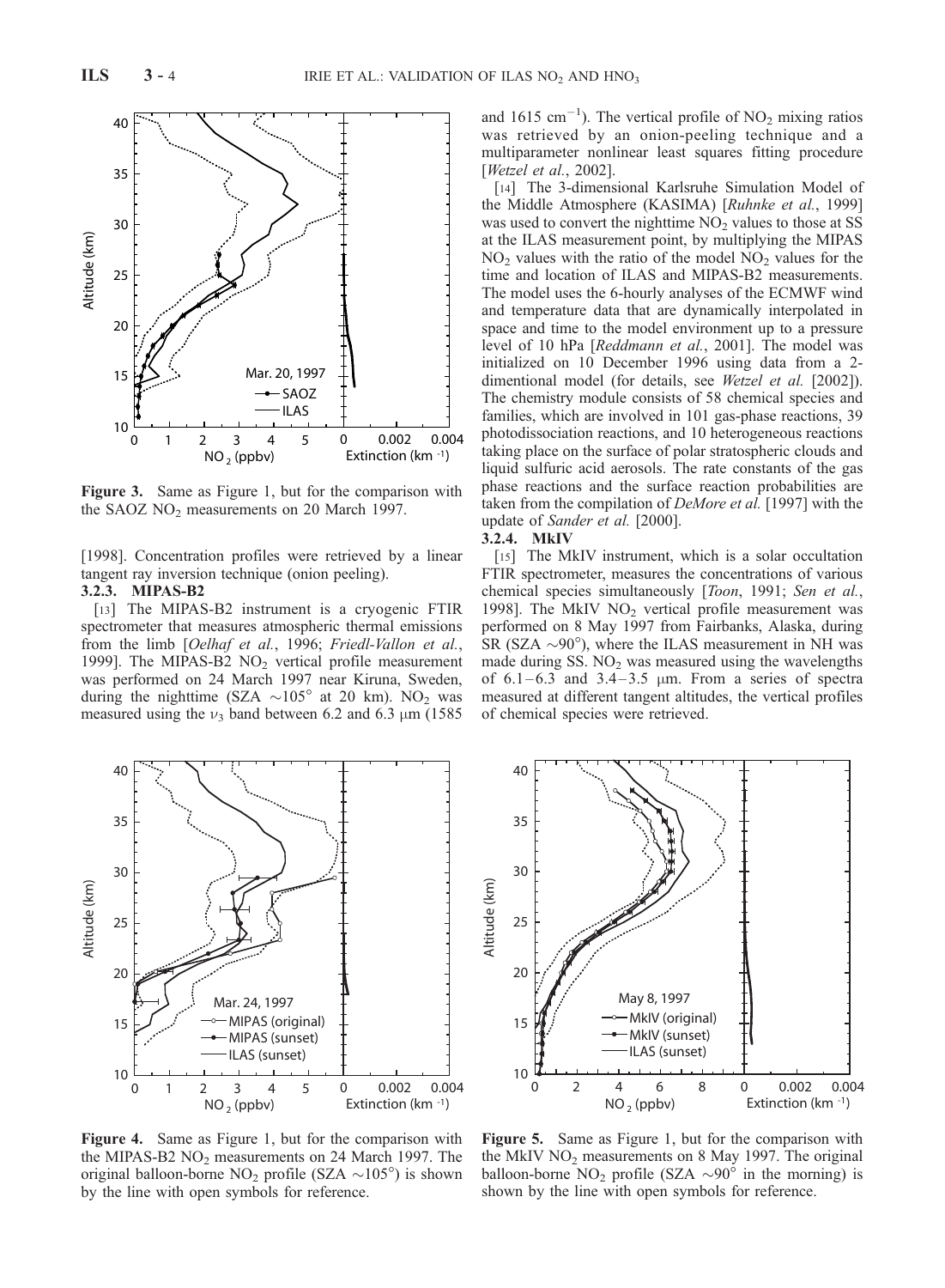| Experiment  | Date     | Altitudes for Comparison | $ \Delta NO_2  > 0.5$ ppby |
|-------------|----------|--------------------------|----------------------------|
| <b>LPMA</b> | Feb. 26  | $17-19$ km (boundary)    |                            |
|             |          | $24-31$ km (inside)      |                            |
| SAOZ        | Feb. 24  | $16-27$ km (inside)      | $19-21$ km (ILAS low)      |
| SAOZ        | March 20 | $14-26$ km (boundary)    | $25-26$ km (ILAS high)     |
| MIPAS-B2    | March 24 | $18-29$ km (inside)      | $18-20$ km (ILAS high)     |
| MkIV        | May 8    | $15-38$ km (outside)     | $25-37$ km (ILAS high)     |
|             |          |                          |                            |

**Table 3.** Altitudes Used for the Comparison and Altitudes Where the  $|\Delta NO_2|$  Value Was Greater Than  $0.5$  ppbv

Altitudes used for the comparison have been chosen with PV differences less than 10%. Measurements in the vortex boundary and inside and outside the vortex are denoted by ''boundary,'' ''inside,'' and ''outside,'' respectively.

[16] A photochemical model [Osterman et al., 1999, and references therein] was used to convert  $NO<sub>2</sub>$  values at SR to those at SS. The model is constrained by temperature, pressure,  $O_3$ , H<sub>2</sub>O, CH<sub>4</sub>, CO, NO<sub>1</sub>, and Cl<sub>1</sub>, inferred from MkIV measurements. The input  $O_3$  and temperature profiles are taken from the measurements, including MkIV [Sen et al., 1998]. The abundance of radical (e.g., NO,  $NO<sub>2</sub>$ ) and reservoir (e.g.,  $HNO<sub>3</sub>, N<sub>2</sub>O<sub>5</sub>$ ) gases were calculated allowing for diurnal variation and assuming a balance between production and loss rates of each species integrated over a 24-hour period, for the latitude and temperature of the MkIV observation. Reaction rates and absorption cross sections were adopted from the JPL 97-4 compendium [DeMore et al., 1997], except for the reaction  $HNO<sub>3</sub>$  + OH. The rate of  $HNO<sub>3</sub> + OH$  was adopted from *Brown et al.* [1999].

#### 3.3. Performance of the Measurements

[17] Table 2 shows the vertical resolutions of the balloonborne measurements used in the present study. These were estimated from the instantaneous field of view of the instrument to be  $1.2-1.5$  km at  $25$  km. Since the vertical resolution of the ILAS instrument ( $\sim$ 2.5 km at 25 km) is of



**Figure 6.** Comparison with the POAM II NO<sub>2</sub> measurements during 1-13 November in NH. The ILAS median NO2 profile is shown with the solid line. Dashed lines indicate the 67% central values of ILAS NO<sub>2</sub>. The POAM II median  $NO<sub>2</sub>$  profile is shown by the dotted line with symbols. Associated bars indicate the 67% central values of POAM II NO<sub>2</sub>.

the same order as the balloon-borne instruments, the influence of the difference in vertical resolutions on this comparison study is negligible.

[18] Table 2 also shows the precision and absolute accuracy of the balloon-borne measurements. The  $1-\sigma$ precision was estimated primarily from the errors in the spectral fitting and the atmospheric temperature. The  $1-\sigma$ absolute accuracy of the retrieval profiles was estimated primarily from the errors in the line parameters or the cross section of  $NO<sub>2</sub>$ . It is noted that the error estimates for each instrument were determined independently by each group. They were not performed in a consistent manner and therefore do not represent a consensus or a basis for comparing instrument performance. This is because the method of estimating the error depends on the nature of the measurements (i.e., thermal emission, solar transmission, etc.) as well as on the retrieval technique employed. Consequently, the predominant error sources of error were sometimes different for the different measurements.

## 3.4. Difference in NO2

[19] The ILAS NO<sub>2</sub> profiles and coincident balloonborne  $NO<sub>2</sub>$  profiles are shown in Figures 1-5. In each figure, the right panel shows the profile of ILAS aerosol extinction coefficients at a wavelength of 780 nm measured simultaneously with  $NO<sub>2</sub>$ . The left panel is for the comparison of  $NO<sub>2</sub>$  profiles. For comparisons with MIPAS-B2 and MkIV, the profiles with and without the correction for SZA



Figure 7. Same as Figure 6, but for the comparison with the HALOE  $NO<sub>2</sub>$  measurements during  $16-17$  June in NH.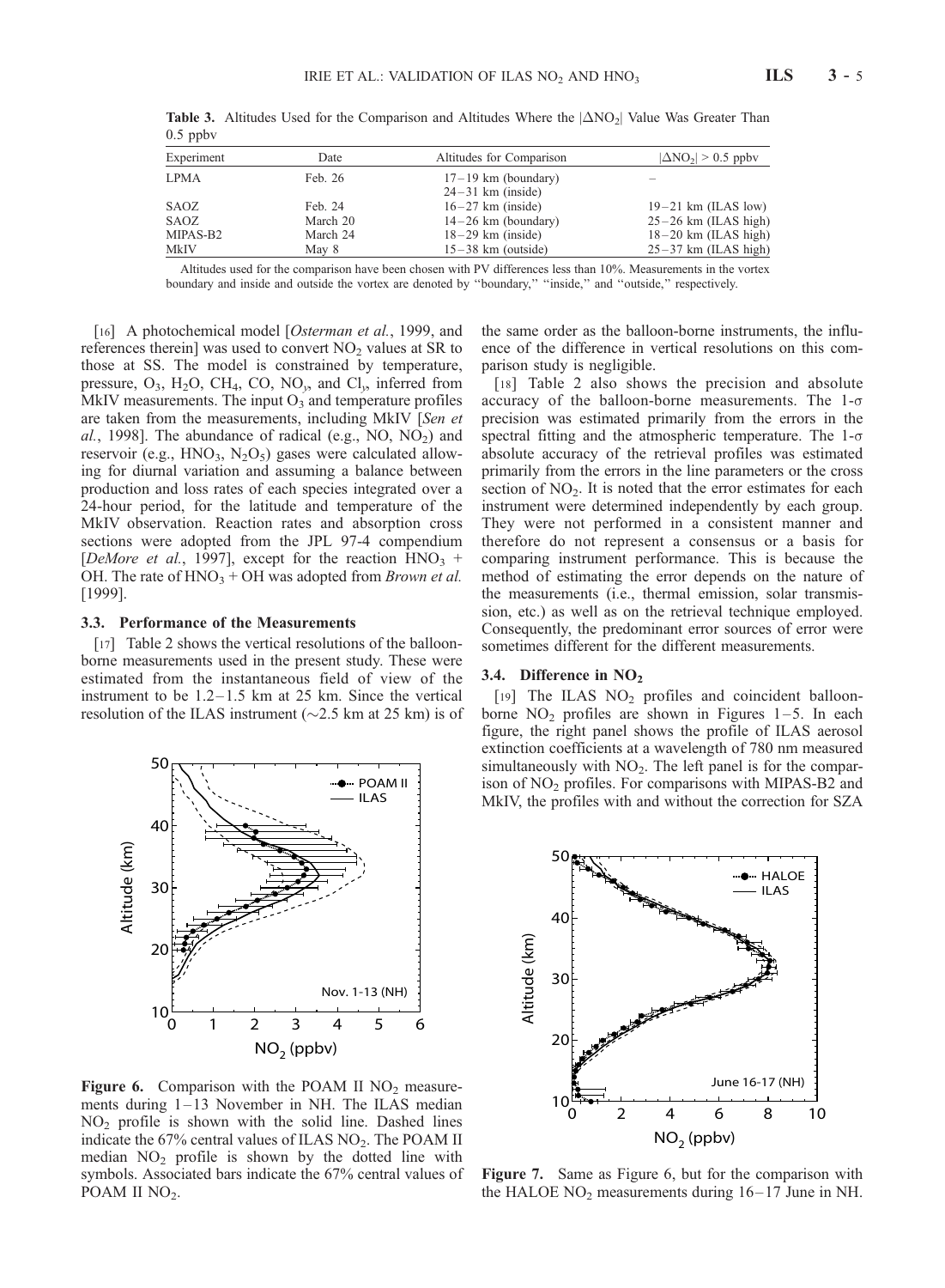| Time Period                                                                              |                                                                                                                                      | Latitude -                                                                                                                               | N                                                           |                                                             |  |
|------------------------------------------------------------------------------------------|--------------------------------------------------------------------------------------------------------------------------------------|------------------------------------------------------------------------------------------------------------------------------------------|-------------------------------------------------------------|-------------------------------------------------------------|--|
|                                                                                          | <b>ILAS</b>                                                                                                                          | POAM II                                                                                                                                  | <b>ILAS</b>                                                 | POAM II                                                     |  |
| Nov. $1 - 13$<br>Nov. $1-13$ (outside)<br>Nov. $1-13$ (boundary)<br>Nov. $1-13$ (inside) | $70.2^{\circ} - 67.9^{\circ}$ N<br>$74.8^{\circ} - 70.7^{\circ}$ S<br>$74.8^{\circ} - 70.7^{\circ}$ S<br>$74.8^\circ - 70.7^\circ$ S | $69.2^{\circ} - 67.3^{\circ}$ N<br>$74.1^{\circ} - 70.0^{\circ}$ S<br>$74.1^{\circ} - 70.0^{\circ}$ S<br>$74.1^{\circ} - 70.0^{\circ}$ S | 154<br>$16 - 87$ <sup>a</sup><br>$11 - 37a$<br>$34 - 111^a$ | 122<br>$11 - 60^a$<br>$8 - 27^{\rm a}$<br>$15 - 60^{\circ}$ |  |

Table 4. Time Period, Latitude, and Number of Profiles (N) Used for the Comparison of ILAS with POAM II

Measurements in the vortex boundary and inside and outside the vortex are denoted by ''boundary,'' ''inside,'' and "outside," respectively.

<sup>a</sup>The number of profiles depends on the altitude, due to the vortex condition at each altitude.

by the model are denoted as ''sunset'' and ''original,'' respectively.

[20] The comparisons are made only for altitudes chosen with the PV criteria as discussed above. The altitudes used for comparisons are listed in Table 3. Table 3 also shows the altitudes where the  $|\Delta NO_2|$  values are greater than 0.5 ppbv ( $\sim$ absolute error in retrieving the ILAS NO<sub>2</sub> during the winter), where  $\Delta NO_2$  is defined as  $NO_2$  (ILAS) –  $NO_2$ (correlative measurement).

[21] Some  $NO<sub>2</sub>$  mixing ratios measured by ILAS at 18– 37 km were larger than the balloon measurements by 0.5– 0.8 ppbv (Table 3). However, the ILAS  $NO<sub>2</sub>$  values at 19– 21 km on 24 February were negative (Figure 2) and much smaller than those by SAOZ (Table 3).

[22] ILAS aerosol extinction coefficients indicate that optically thick aerosols (most likely PSC particles) were present at  $16-25$  km and centered at  $19-20$  km (Figure 2). Since aerosols have a continuous absorption that overlaps the infrared wavelength region for retrieving ILAS  $NO<sub>2</sub>$ mixing ratios [*Yokota et al.*, 2002], the retrieval algorithm must separate the contribution of aerosols from the total transmittance. The simulations with climatological  $NO<sub>2</sub>$ profiles and the theoretical extinction spectra, however, show the optically thick aerosols cause the apparent artificial reduction in ILAS  $NO<sub>2</sub>$  values because of the inadequate correction of aerosol effects employed in the operational data processing [Yokota et al., 2002]. Consequently, the reduction in  $NO<sub>2</sub>$  at 19–21 km (Table 3) is attributed to interference from the optically thick aerosols, with extinction greater than  $0.001 \text{ km}^{-1}$  (Figure 2).

#### 4. Comparisons With Satellite Measurements

#### 4.1. Approach

[23] The ILAS  $NO<sub>2</sub>$  measurements are compared with 2 satellite solar occultation measurements: (1) the Polar Ozone and Aerosol Measurement (POAM) II in NH and SH during  $1-13$  November 1996 and (2) the Halogen Occultation Experiment (HALOE) in SH on 24 November, 15– 16 December 1996 and 18 –19 February 1997, and in NH on  $25-31$  March and  $16-17$  June 1997. For each period, these measurements were performed at locations within 1000 km in distance and  $1^\circ$  in latitude of the ILAS measurement points.

[24] For each altitude during winter and early spring, the daily PV values delineating the equatorward and poleward edges of the vortex boundary region are calculated from the maximum convex and concave curvature in the PV values plotted against equivalent latitude, following the method described by Nash et al. [1996]. On the basis of this calculation,  $NO<sub>2</sub>$  data at each altitude are classified as inside the vortex, vortex boundary region, and outside the vortex. This classification is made for data obtained at altitudes below 40 km, where the UKMO data are available.

[25] Median profiles for the  $NO<sub>2</sub>$  mixing ratios measured by ILAS, POAM II, and HALOE in each period and vortex condition are compared. For each comparison, the 67% central values of the median  $NO<sub>2</sub>$  mixing ratios measured by ILAS agree with those by POAM II and HALOE measurements to within  $10\%$  at 20–40 and 15–45 km, respectively (e.g., Figures 6 and 7), indicating the comparisons of median profiles are valid.

## 4.2.  $NO<sub>2</sub>$  Profiling by Satellite Measurements 4.2.1. POAM II

[26] The POAM II instrument was launched into a 98.7°-inclination orbit on board the French SPOT-3 satellite on 26 September 1993. POAM II made measurements using solar occultation with nine channels between 353 and 1060 nm until the middle of November 1996. The  $NO<sub>2</sub>$  value is derived from the differential signal

Table 5. Time Period, Latitude, and Number of Profiles (N) Used for the Comparison of ILAS with HALOE

| Time Period              |                                 | Latitude                        | N                 |                   |
|--------------------------|---------------------------------|---------------------------------|-------------------|-------------------|
|                          | <b>ILAS</b>                     | HALOE                           | <b>ILAS</b>       | <b>HALOE</b>      |
| Nov. 24                  | $67.9^{\circ} - 68.1^{\circ}$ S | $68.4 - 68.9$ °S                |                   | 11                |
| Dec. $15-16$             | $64.4^{\circ} - 64.6^{\circ}$ S | $63.9^{\circ} - 65.5^{\circ}$ S | 16                | 18                |
| Feb. $18-19$             | $75.0^{\circ} - 75.8^{\circ}$ S | $74.6^{\circ} - 76.1^{\circ}$ S | 24                | 18                |
| March $25-31$ (40-50 km) | $68.1^{\circ} - 68.8^{\circ}$ N | $67.2^{\circ} - 69.1^{\circ}$ N | 92                | 90                |
| March $25-31$ (outside)  | $68.1^{\circ} - 68.8^{\circ}$ N | $67.2^{\circ} - 69.1^{\circ}$ N | $14 - 27^{\rm a}$ | $14 - 29^{\rm a}$ |
| March $25-31$ (boundary) | $68.1^{\circ} - 68.8^{\circ}$ N | $67.2^{\circ} - 69.1^{\circ}$ N | $7 - 32^{\rm a}$  | $6 - 33^a$        |
| March $25-31$ (inside)   | $68.1^{\circ} - 68.8^{\circ}$ N | $67.2^{\circ} - 69.1^{\circ}$ N | $19 - 73^{\rm a}$ | $28 - 89^{\rm a}$ |
| June $16-17$             | $56.9^{\circ} - 57.0^{\circ}$ N | $56.1^{\circ} - 57.7^{\circ}$ N | 23                | 11                |

Measurements in the vortex boundary and inside and outside the vortex are denoted by ''boundary,'' ''inside,'' and "outside," respectively.

<sup>a</sup>The number of profiles depends on the altitude, due to the vortex condition at each altitude.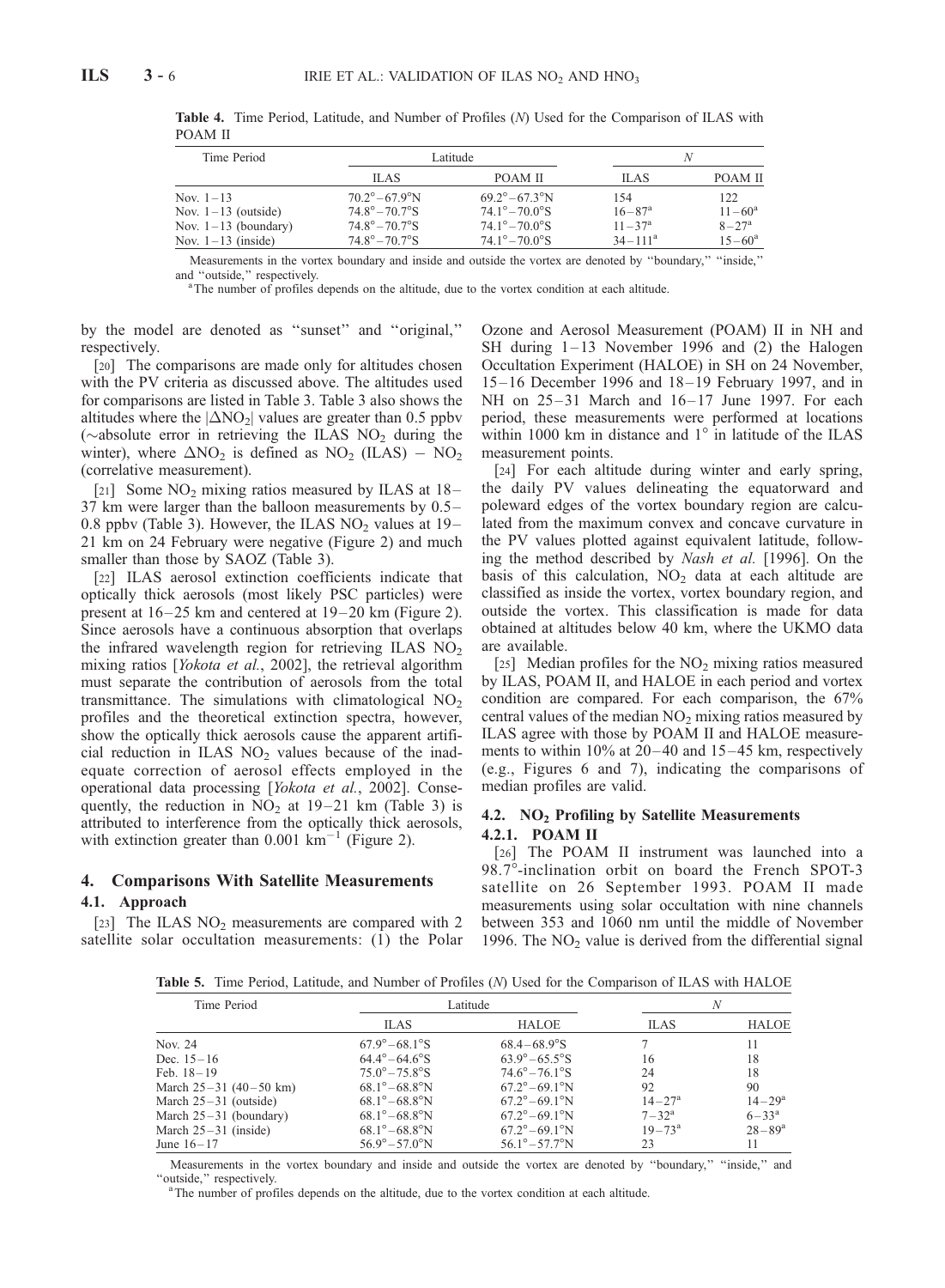**Table 6.** Altitudes with  $|\Delta NO_2| > 0.5$  ppby for POAM II Measurements

| Period                          | ILAS > POAM II                            | ILAS < POAM II |
|---------------------------------|-------------------------------------------|----------------|
| Nov. $1-13$ (NH)                | $23, 25 - 26,$ and $28 \text{ km}$        |                |
| Nov. $1 - 13$<br>(SH, outside)  | $20 - 29$ and 31 km                       |                |
| Nov. $1 - 13$<br>(SH, boundary) | $20, 23 - 26, 28 - 29,$<br>and $31-32$ km | 38 km          |
| Nov. $1 - 13$<br>(SH, inside)   | $21 - 22$ km                              | $36 - 37$ km   |

Measurements in the vortex boundary and inside and outside the vortex are denoted by ''boundary,'' ''inside,'' and ''outside,'' respectively.

between two narrow-band channels at 442 and 448 nm. The retrieval altitude ranged between  $\sim$ 20 and 40 km. The ILAS NO2 profiles are compared with those by POAM II (version 6) for  $1-13$  November 1996 in NH and SH as listed in Table 4.

#### 4.2.2. HALOE

[27] The HALOE instrument was launched on board the Upper Atmosphere Research Satellite (UARS) on 12 September 1991. Routine HALOE observations started on 11 October 1991. Vertical profiles of  $NO<sub>2</sub>$  and several other trace species are derived using the solar occultation technique. Fifteen vertical profiles in each hemisphere are obtained each day. The ILAS  $NO<sub>2</sub>$  profiles are compared with those by HALOE (version 19) for five time periods: (1) 24 November, (2) 15– 16 December 1996, (3) 18– 19 February 1997 in SH,  $(4)$  25-31 March, and  $(5)$  16-17 June 1997 in NH (Table 5).

#### 4.2.3. Difference in  $NO<sub>2</sub>$

[28] Figures 6 and 7 show representative comparisons of the ILAS  $NO<sub>2</sub>$  median profiles with those by POAM II  $(1-13$  November in NH) and HALOE  $(16-17)$  June in NH), respectively. Table 6 shows the altitudes where the  $|\Delta NO_2|$  values for the POAM II are greater than 0.5 ppbv for each comparison. Some ILAS  $NO<sub>2</sub>$  mixing ratios below 32 km are greater than the POAM II  $NO<sub>2</sub>$  by  $>0.5$  ppbv, whereas some ILAS  $NO<sub>2</sub>$  mixing ratios above 36 km are smaller than the POAM II  $NO<sub>2</sub>$  by  $>0.5$  ppbv.

[29] Table 7 shows the altitudes where the  $|\Delta NO_2|$ values for HALOE are greater than 0.5 ppbv for each comparison. Some ILAS  $NO<sub>2</sub>$  mixing ratios above 37 km are greater than HALOE  $NO<sub>2</sub>$  by  $>0.5$  ppbv, whereas some ILAS NO<sub>2</sub> mixing ratios below 13 km and  $29-31$  km are smaller than HALOE  $NO<sub>2</sub>$  by >0.5 ppbv. At 14-26 km, the ILAS  $NO<sub>2</sub>$  mixing ratios are sometimes larger or smaller than HALOE  $NO<sub>2</sub>$  values by 0.5 ppbv.

[30] The  $\Delta NO_2$  values outside the vortex are compared with those inside the vortex for the POAM II and HALOE data. In Table 8, for each correlative measurement, the  $\Delta NO_2$  values averaged in every 5-km layer are shown for inside and outside the vortex. Also shown are the  $\delta NO_2$ values defined as the  $\Delta NO_2$  divided by the NO<sub>2</sub> mixing ratios measured by a correlative measurement. For POAM II data, the  $\Delta NO_2$  values outside the Antarctic vortex are 0.9 ppbv (23%) and 0.5 ppbv (7%) at 25 and 30 km, respectively. The  $\Delta NO_2$  values outside the vortex are 0.5 ppbv (6%) larger than those inside the vortex at 25 and 30 km. For HALOE data, similarly, the  $\Delta NO_2$  values outside the Arctic vortex are  $\leq 0.3$  ppbv (3%) larger than those inside the vortex at 20 and 25 km, and smaller by  $\leq 0.3$  ppby (7%) at 30 and 35 km. Considering that the estimated error of the ILAS  $NO<sub>2</sub>$  measurements is 0.5– 1.5 ppbv  $(20\%)$  at  $20-30$  km, as discussed in section 2, however, the differences in the  $\Delta NO_2$  and  $\delta NO_2$  values between inside and outside the vortex are within the uncertainty of the ILAS measurements. Table 8 also shows the  $\Delta NO_2$  and  $\delta NO_2$  values of HALOE data in NH and SH for the same season. The differences in the  $\Delta NO_2$  and  $\delta$ NO<sub>2</sub> values between NH and SH are <0.4 ppbv (10%) at 20– 45 km, and are within the uncertainty of the measurements.

#### 5. Discussion

[31] The  $\Delta NO_2$  and  $\delta NO_2$  profiles for the comparisons with each balloon-borne and satellite measurement are shown in Figures 8 and 9 respectively. Table 9 shows the average  $\delta NO_2$  values in each 5-km layer. For SAOZ data, the  $\Delta NO_2$  and  $\delta NO_2$  values at each altitude were averaged from comparisons on 24 February and 20 March. In this calculation, the comparison at  $16-25$  km on 24 February was excluded because of the presence of optically thick aerosols, as discussed above. For the comparisons with profiles observed by MIPAS-B2 and MkIV, the profiles corrected by a model calculation were used. For the HALOE and POAM II measurements, profiles classified as outside the vortex, vortex boundary region, and inside the vortex were used below 40 km. Since the differences in the  $\Delta NO_2$  and  $\delta NO_2$  values between inside and outside the vortex and between NH

**Table 7.** Altitudes with  $|\Delta NO_2| > 0.5$  ppbv for HALOE Measurements

| Period                         | ILAS > HALOE                                          | ILAS < HALOE                             |
|--------------------------------|-------------------------------------------------------|------------------------------------------|
| Nov. 24 (SH)                   | $39 - 41$ km                                          | $10-14$ , 19, 24 - 25,<br>and $29-30$ km |
| Dec. $15-16$ (SH)              | $16 - 17$ , $37 - 38$ , $41 - 43$ ,<br>and $48-50$ km | $10 - 12$ and $30 - 31$ km               |
| Feb. $18-19$ (SH)              | $14-19$ , 21, $23-26$ ,<br>$40-43$ , and $47-50$ km   | $10 - 11$ km                             |
| March $25-31$ (NH, $40-50$ km) |                                                       |                                          |
| March $25-31$ (NH, outside)    | 20 and 24 km                                          | $31 \text{ km}$                          |
| March $25-31$ (NH, boundary)   |                                                       |                                          |
| March $25-31$ (NH, inside)     | $\overline{\phantom{a}}$                              | $12 \text{ km}$                          |
| $16-17$ June (NH)              | 24 and $48 - 50$ km                                   | $11 - 14$ km                             |

Measurements in the vortex boundary and inside and outside the vortex are denoted by ''boundary,'' ''inside,'' and "outside," respectively.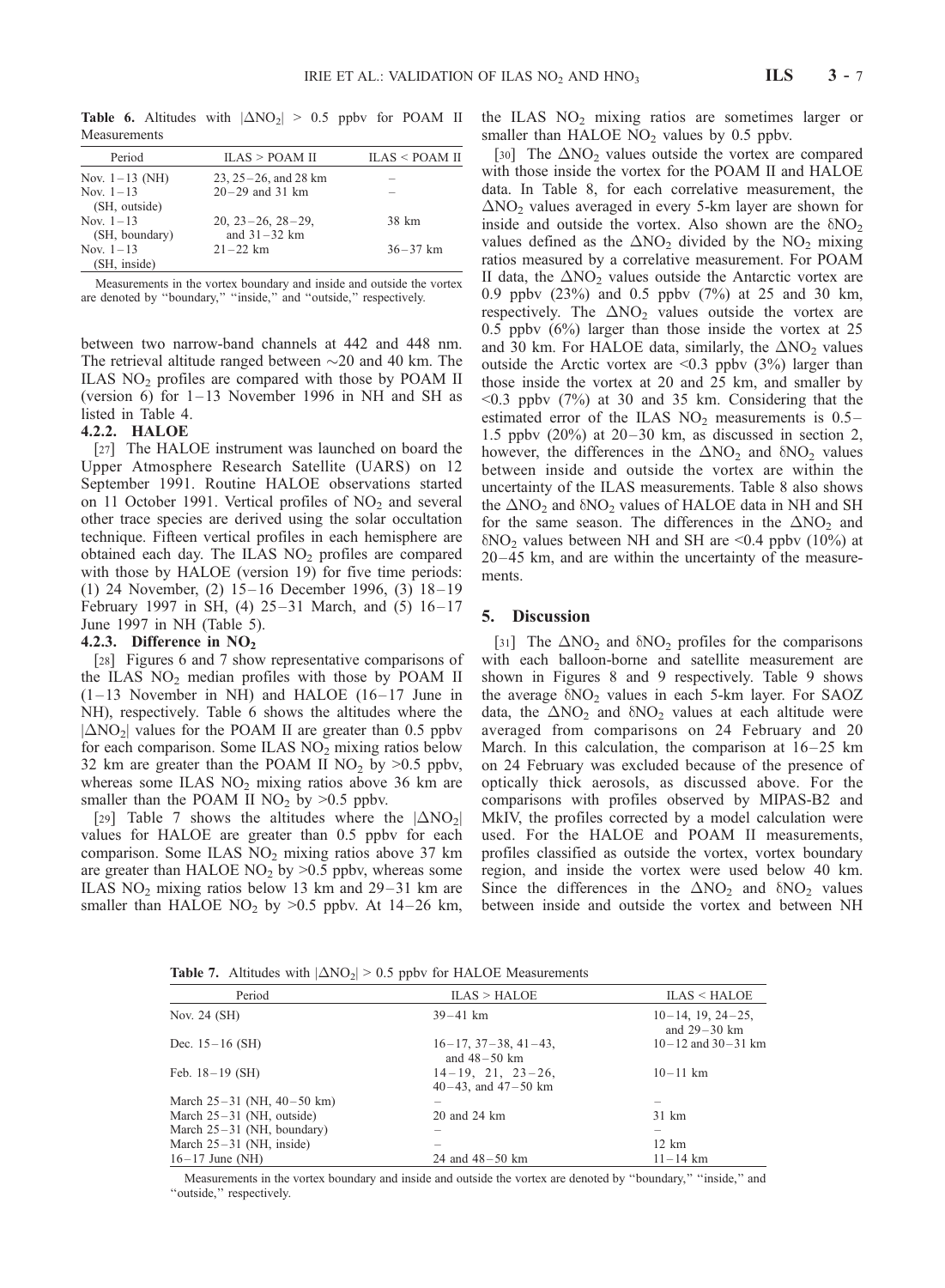| Experiment                     | $20 \text{ km}$         | $25 \text{ km}$ | 30 km    | 35 km    | 40 km    | 45 km                   |
|--------------------------------|-------------------------|-----------------|----------|----------|----------|-------------------------|
| POAM II <sup>a</sup> (outside) | $\cdot$ $\cdot$ $\cdot$ | 0.91            | 0.52     | $-0.20$  | $\cdots$ | $\cdots$                |
|                                |                         | 23%             | 7%       | $-3\%$   |          |                         |
| POAM $II^a$ (inside)           | $\cdots$                | 0.43            | 0.03     | $-0.20$  | $\cdots$ | $\cdot$ $\cdot$ $\cdot$ |
|                                |                         | 17%             | $1\%$    | $-3\%$   |          |                         |
| HALOE <sup>b</sup> (outside)   | 0.45                    | 0.29            | $-0.36$  | $-0.04$  | $\cdots$ | $\cdots$                |
|                                | $(69\%)^{\circ}$        | 10%             | $-6\%$   | $-1\%$   |          |                         |
| $HALOEb$ (inside)              | 0.19                    | 0.18            | $-0.09$  | 0.18     | $\cdots$ | $\cdot$ $\cdot$ $\cdot$ |
|                                | $(21\%)^c$              | $7\%$           | $-2\%$   | $6\%$    |          |                         |
| HALOE <sup>d</sup> (NH)        | 0.32                    | 0.19            | $\Omega$ | $\Omega$ | 0.17     | 0.06                    |
|                                | $(27\%)^c$              | $7\%$           | $0\%$    | $0\%$    | $5\%$    | $(4\%)^c$               |
| HALOE <sup>e</sup> (SH)        | 0.24                    | 0.07            | $-0.43$  | 0.32     | 0.53     | 0.33                    |
|                                | $(13%)^c$               | 3%              | $-5\%$   | $5\%$    | 15%      | $(20\%)^c$              |

Table 8. The Comparison of the  $\Delta NO_2$  (ppbv) and  $\delta NO_2$  (%) Values Between Outside and Inside the Vortex and Between NH and SH

Measurements in the vortex boundary and inside and outside the vortex are denoted by ''boundary,'' ''inside,'' and ''outside,'' respectively. a On 1 – 13 November in SH.

 $b$ On 25 – 31 March in NH.

<sup>c</sup> These values are very sensitive to the HALOE NO<sub>2</sub> values due to low NO<sub>2</sub> mixing ratios.

 $^{d}$  On 16 – 17 June in NH.

e On 15 – 16 December in SH.

and SH were within the uncertainty of the ILAS measurements, as discussed above, the  $\Delta NO_2$  and  $\delta NO_2$  values at each altitude were averaged for POAM II and HALOE data.

[32] Table 10 shows the systematic and random differences in  $NO<sub>2</sub>$  between the ILAS and balloon-borne measurements. These systematic and random differences are the average and standard deviation of the  $\Delta NO_2$  $(\delta NO_2)$  values for all comparisons with the balloon-borne  $NO<sub>2</sub>$  data, except for the comparison with SAOZ at 16– 25 km on 24 February.

[33] Random differences in  $NO<sub>2</sub>$  at 25 and 30 km were estimated to be  $0.32$  ppbv  $(9\%)$  and  $0.22$  ppbv  $(3\%)$ , respectively (Table 10 and Figure 8). Systematic differences in  $NO<sub>2</sub>$  at 25 and 30 km were estimated to be 0.25 ppbv (6%) and 0.44 ppbv (11%), respectively, within the uncertainty of the balloon measurements (Table 2).

[34]  $NO<sub>2</sub> concentrations vary along the line of sight for$ occultation measurements because of the changing SZA. Sen et al. [1998] have compared  $NO<sub>2</sub>$  profiles with and without its diurnal correction using MkIV  $NO<sub>2</sub>$  measurements performed during SS at midlatitudes. The uncorrected NO<sub>2</sub> mixing ratio at 20 km was  $\sim$ 10% higher than the corrected mixing ratio, with progressively smaller differences at higher altitudes. No diurnal correction along the line of sight has been made in ILAS  $NO<sub>2</sub>$ , whereas the correction has been made in HALOE  $NO<sub>2</sub>$ . For  $20-$ 25 km, ILAS  $NO<sub>2</sub>$  is greater than HALOE by 6-27%, with progressively smaller differences at higher altitudes (Table 9 and Figure 9b). This result indicates that the lack of diurnal correction of  $NO<sub>2</sub>$  accounts for part of the positive bias in ILAS  $NO<sub>2</sub>$  below 25 km.

[35] Random differences between the ILAS and balloon measurements at 25 and 30 km are as small as  $3-9\%$  (Table 10). Furthermore, the  $\delta NO_2$  values for HALOE data are within  $\pm 10\%$  at 25–40 km (Table 9), suggesting that the lack of diurnal correction is not a significant source of uncertainty above 25 km.

[36] Although the absolute value of random differences between ILAS and balloon-borne measurements at 20 km is as small as 0.3 ppbv (Table 10 and Figure 8a), the percentage value at 20 km is as large as 400% (Table 10 and Figure 8b). The  $\delta NO_2$  values for SAOZ and MkIV data at 20 km are smaller than those for LPMA and MIPAS-B2 (Table 9).  $NO<sub>2</sub>$  values at 20 km measured by SAOZ and MkIV were greater than 1.0 ppbv (Figures 3 and 5), whereas those measured by LPMA and MIPAS-B2 were smaller than 1.0 ppbv (Figures 1 and 4). On the other hand, for HALOE data, the  $\delta NO_2$  value at 45 km, where the  $NO_2$ concentration is often lower than  $1-2$  ppbv, is larger than at 25– 40 km (Table 9). At 45 km, the standard deviation of the  $\delta NO_2$  values is as large as 100% (Table 9). Therefore, the ILAS  $NO<sub>2</sub>$  measurements below 20 km and above 45 km were most likely degraded by low  $\langle 1.0 \text{ pbV} \rangle \text{ NO}_2$ concentrations.

[37] The  $\delta$ NO<sub>2</sub> values for the POAM II data at 30–35 km are within  $\pm 10\%$ , with progressively larger  $\delta NO_2$  at lower altitudes (Table 9 and Figure 9b). This result is very similar to that obtained by *Danilin et al.* [2002], who have compared the ILAS  $NO<sub>2</sub>$  data with those measured by POAM II in SH in November 1996 using the trajectory hunting technique with large statistics. The  $\delta NO_2$  value for POAM II data is 28% at 25 km, where the  $\delta NO_2$  is 6% for HALOE. Using the ILAS  $NO<sub>2</sub>$  data as a reference, the difference of POAM II data from HALOE at 25 km was calculated to be  $-17\%$ . On the other hand, Randall et al. [1998] have made the direct comparisons of  $NO<sub>2</sub>$  profiles measured by POAM II and HALOE. These comparisons indicate that POAM II data are  $5-15%$  smaller than HALOE at 25 km, accounting for the difference in  $\delta NO_2$ values between POAM II and HALOE at 25 km.

#### 6. Summary

[38] The results of the comparisons of ILAS NO<sub>2</sub> data with those by balloon-borne (LPMA, SAOZ, MIPAS-B2, and MkIV) and satellite (POAM II and HALOE) measurements are summarized in Tables 9 and 10. The best agreement of the ILAS  $NO<sub>2</sub>$  with the balloon-borne measurements, within  $\sim$ 10%, was obtained at 25–30 km in NH in the winter and spring.

[39] For the comparisons with POAM II measurements in NH and SH in November and HALOE in NH and SH in spring and summer, the  $\delta NO_2$  values, defined as (ILAS –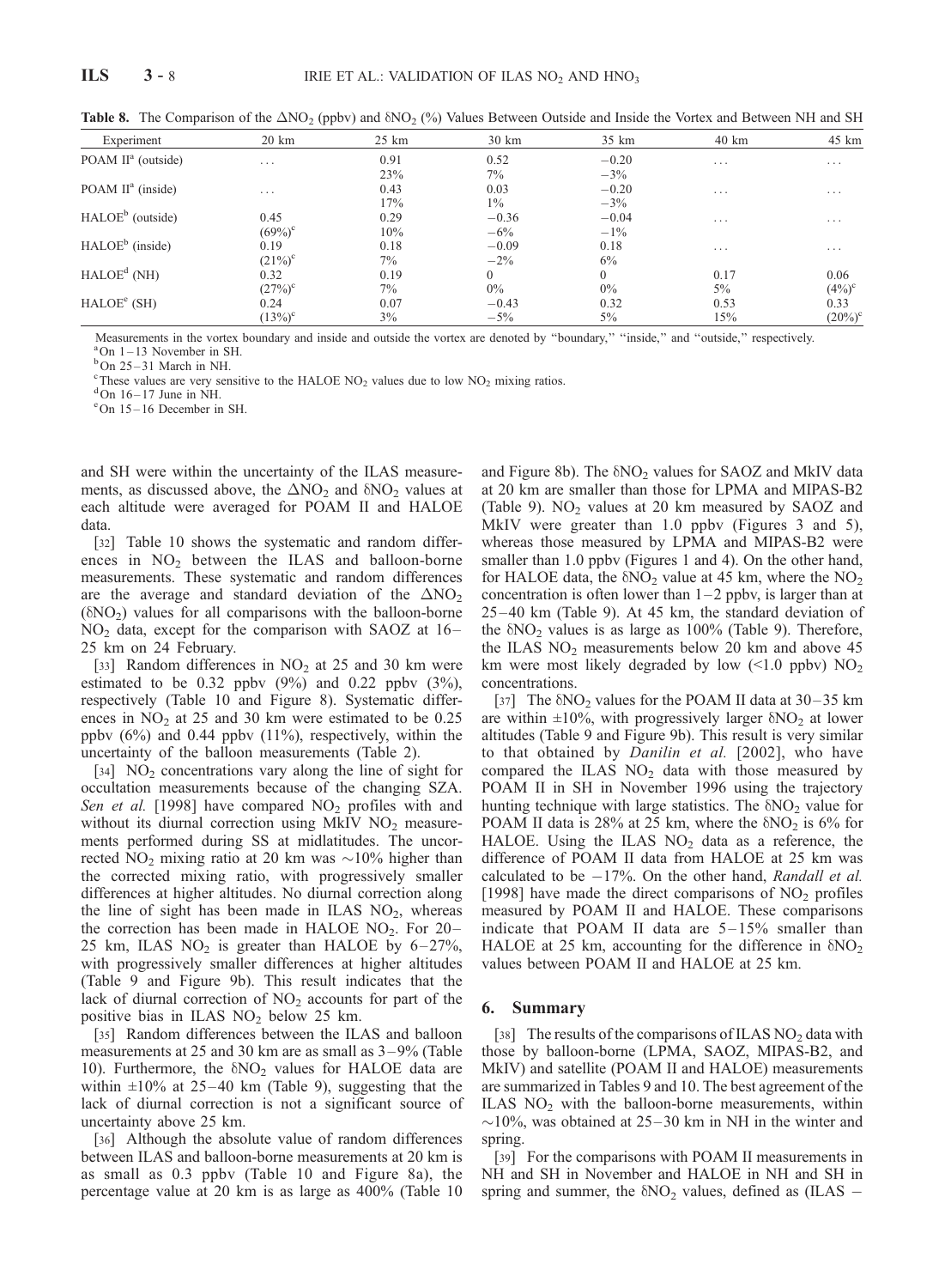

**Figure 8.** (a) The  $\Delta NO_2$  and (b)  $\delta NO_2$  values for the balloon-borne  $NO<sub>2</sub>$  mixing ratios as a function of altitude. The values for LPMA, SAOZ, MIPAS-B2, and MkIV are shown by lines with solid circles, squares, diamonds, and open circles, respectively. Error bars indicate the combined uncertainties of the ILAS and balloon measurements, and are shown only for the comparisons with the MkIV profile at 20 and 30 km.

correlative measurement)/(correlative measurement), were calculated for each altitude. Since the differences in the  $\delta$ NO<sub>2</sub> values between inside and outside the vortex and between NH and SH were within the uncertainty of the ILAS measurements, the averages of all the  $\delta NO_2$  values for each altitude were used for the comparisons with POAM II and HALOE data. At  $25-40$  km, the average  $\delta NO_2$  values for HALOE data were within  $\sim \pm 10\%$ . For POAM II data, the  $\delta NO_2$  values were within  $\sim \pm 10\%$  at 30–35 km, while the  $\delta NO_2$  value at 25 km was 30%. The difference in the  $\delta NO_2$  values for HALOE and POAM II data at 25 km is accounted for by the result of the  $NO<sub>2</sub>$  difference between HALOE and POAM II as described by Randall et al. [1998].

[40] The systematic difference between the ILAS and balloon  $NO<sub>2</sub>$  data was as large as 170% at 20 km, where the  $NO<sub>2</sub>$  concentrations were lower than 1.0 ppbv. The  $\delta NO_2$  values for HALOE data increased to 27% and 40% at 20 and 45 km, respectively, where the  $NO<sub>2</sub>$  mixing ratios were significantly lower than those at  $25-40$  km.



Figure 9. (a)  $\Delta NO_2$  and (b)  $\delta NO_2$  values for POAM II and HALOE  $NO<sub>2</sub>$  mixing ratios as a function of altitude. Bars and dashed lines indicate  $1-\sigma$  standard deviations of the values for POAM II and HALOE, respectively.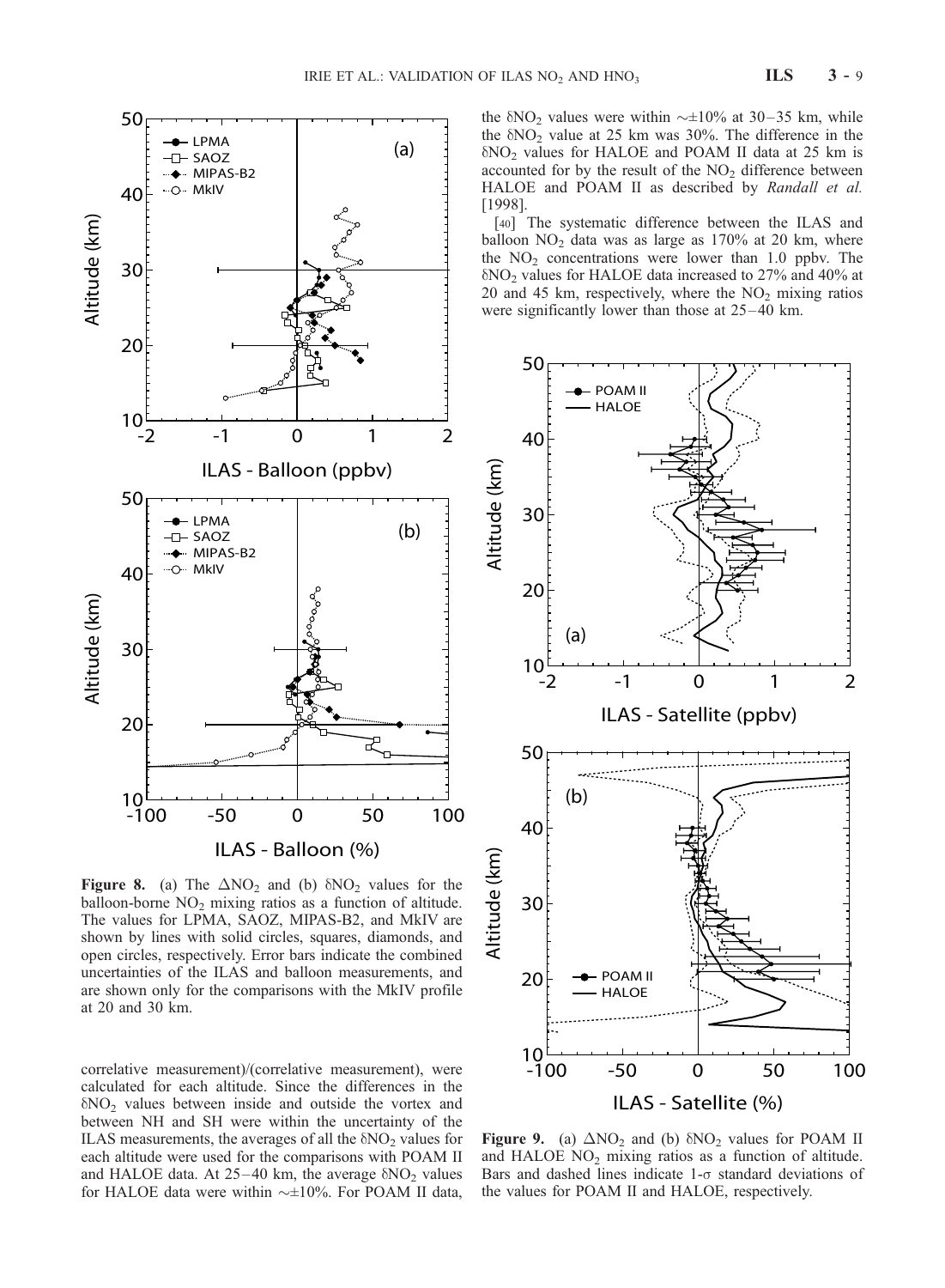| Experiment   | 15 km         | $20 \text{ km}$ | $25 \text{ km}$ | $30 \text{ km}$ | 35 km      | 40 km       | 45 km       |
|--------------|---------------|-----------------|-----------------|-----------------|------------|-------------|-------------|
| <b>LPMA</b>  | $\cdots$      | $155 \pm 40$    | $0 \pm 6$       | $11 \pm 5$      | .          | $\cdots$    | $\cdots$    |
| SAOZ         | $1 \pm 214$   | $16 \pm 21$     | $8 \pm 14$      | $\cdots$        | $\cdots$   | $\cdots$    | $\cdots$    |
| MIPAS-B2     | $\cdots$      | $520 \pm 742$   | $4 \pm 5$       | $12 \pm 0$      | $\cdots$   | $\cdots$    | $\cdots$    |
| <b>MkIV</b>  | $-99 \pm 107$ | $3 \pm 7$       | $11 \pm 4$      | $10 \pm 2$      | $10 \pm 2$ | $\cdots$    | $\cdots$    |
| POAM II      | $\cdots$      | $\cdots$        | $28 \pm 21$     | $10 \pm 9$      | $0 \pm 6$  | $\cdots$    | $\cdots$    |
| <b>HALOE</b> | $45 \pm 290$  | $27 \pm 28$     | $6\pm9$         | $-3 \pm 3$      | $3 \pm 4$  | $10 \pm 10$ | $39 \pm 94$ |

Table 9. The Average  $\delta NO_2$  Values in Each 5-km Layer<sup>a</sup>

 $a^a$  Average difference  $\pm$  standard deviation.

[41] Analyses of stratospheric chemistry using ILAS  $NO<sub>2</sub>$ require the careful consideration of the following effects: (1) negative biases in ILAS  $NO<sub>2</sub>$  values resulting from interference that was not completely eliminated even with the correction for optically thick PSCs, where aerosol extinction coefficients at 780 nm were greater than  $0.001 \text{ km}^{-1}$ , and (2) the lack of diurnal correction contributing to the positive bias in ILAS  $NO<sub>2</sub>$  below 25 km.

[42] ILAS version 5.20 HNO<sub>3</sub> data achieved excellent agreement (systematic differences <±0.1 ppbv) with balloonborne  $HNO<sub>3</sub>$  at 20–35 km, as described in the appendix. This indicates small errors in the height registration at these altitudes in the version 5.20 products.

# Appendix A. Validation of ILAS Version 5.20 HNO<sub>3</sub> Data

[43] The quality of version 5.20 ILAS  $HNO<sub>3</sub>$  data is evaluated here in the same way as has been done for the version 3.10 ILAS data by *Koike et al.* [2000]. The  $HNO<sub>3</sub>$ data used for the comparison with ILAS were obtained from balloon-borne measurements with a chemiluminescence detector, a cold atmospheric emission spectral radiometer, LPMA, MIPAS-B2, a far-infrared spectrometer, and MkIV. At 12 km, the  $NO_y$  measurement from the Deutsches Zentrum für Luft-und Raumfahrt Falcon research aircraft is also used. The ILAS  $HNO<sub>3</sub>$  data used were obtained nearest to the location where the balloonborne measurements were made. The systematic differences in HNO<sub>3</sub> (ILAS minus balloon) were  $\pm 15\%, -10\%,$ and  $-19\%$  at  $15-25$ , 30, and 35 km, respectively, for the version 3.10 ILAS data. Random differences were 35%, 10%, and  $14-34%$  at 15, 20-25, and 30-35 km, respectively. It has been suggested that the altitude change in the systematic difference of  $HNO<sub>3</sub>$  (Figure 10) was caused by an error in the height registration in the version 3.10 ILAS retrieval algorithm [Koike et al., 2000], consistent with the analysis of the version 3.10 ILAS  $O_3$  data [Sasano et al., 1999b].

Table 10. Systematic and Random NO<sub>2</sub> Differences Between the ILAS and Balloon Measurements

|                       | $20 \mathrm{km}$ | $25 \; \mathrm{km}$ | 30 km |
|-----------------------|------------------|---------------------|-------|
| Systematic difference |                  |                     |       |
| Percent               | 172              |                     | 11    |
| ppby                  | 0.26             | 0.25                | 0.44  |
| Random difference     |                  |                     |       |
| Percent               | 439              |                     |       |
| ppby                  | 0.26             | 0.32                |       |

[44] Figure 10 shows the results of comparisons of the version 5.20 HNO<sub>3</sub> data with balloon-borne HNO<sub>3</sub> measurements. The ILAS version  $5.20$  HNO<sub>3</sub> data achieved excellent agreement (systematic differences  $\leq \pm 0.1$  ppbv) with the balloon-borne  $HNO<sub>3</sub>$  data in the 20–35 km range (Figure 10). The ILAS  $HNO<sub>3</sub>$  value at 15 km has a positive bias of  $\sim 0.5$  ppbv. Systematic differences at 15, 20–25, 30, and 35 km were estimated to be  $13\%$ ,  $0-1\%$ ,  $4\%$ , and  $25\%$ , respectively. The random difference remained unchanged from the algorithm versions 3.10 through 5.20. Most of the altitude change in the systematic difference disappeared (Figure 10), indicating that the error in the height registration has become smaller, especially at  $20-25$  km.

[45] **Acknowledgments.** The authors thank the French CNES and the SSC Esrange in Kiruna for their excellent balloon operations. We also thank the National Scientific Balloon Facility for the Fairbanks campaign and NASA's Upper Atmosphere Research Program for its support of the U.S. scientists. The PV values of the vortex edges were calculated by G.E. Bodeker at National Institute of Water and Atmospheric Research, New Zealand. The authors wish to thank F.J. Murcray at University of Denver and W.A. Traub at Harvard-Smithsonian Center for providing HNO<sub>3</sub> data.



Figure 10. Systematic differences between the ILAS and balloon-borne  $HNO<sub>3</sub>$  mixing ratios for the version 3.10 and 5.20 ILAS data. Bars indicate random differences between ILAS and balloon-borne  $HNO<sub>3</sub>$  mixing ratios.